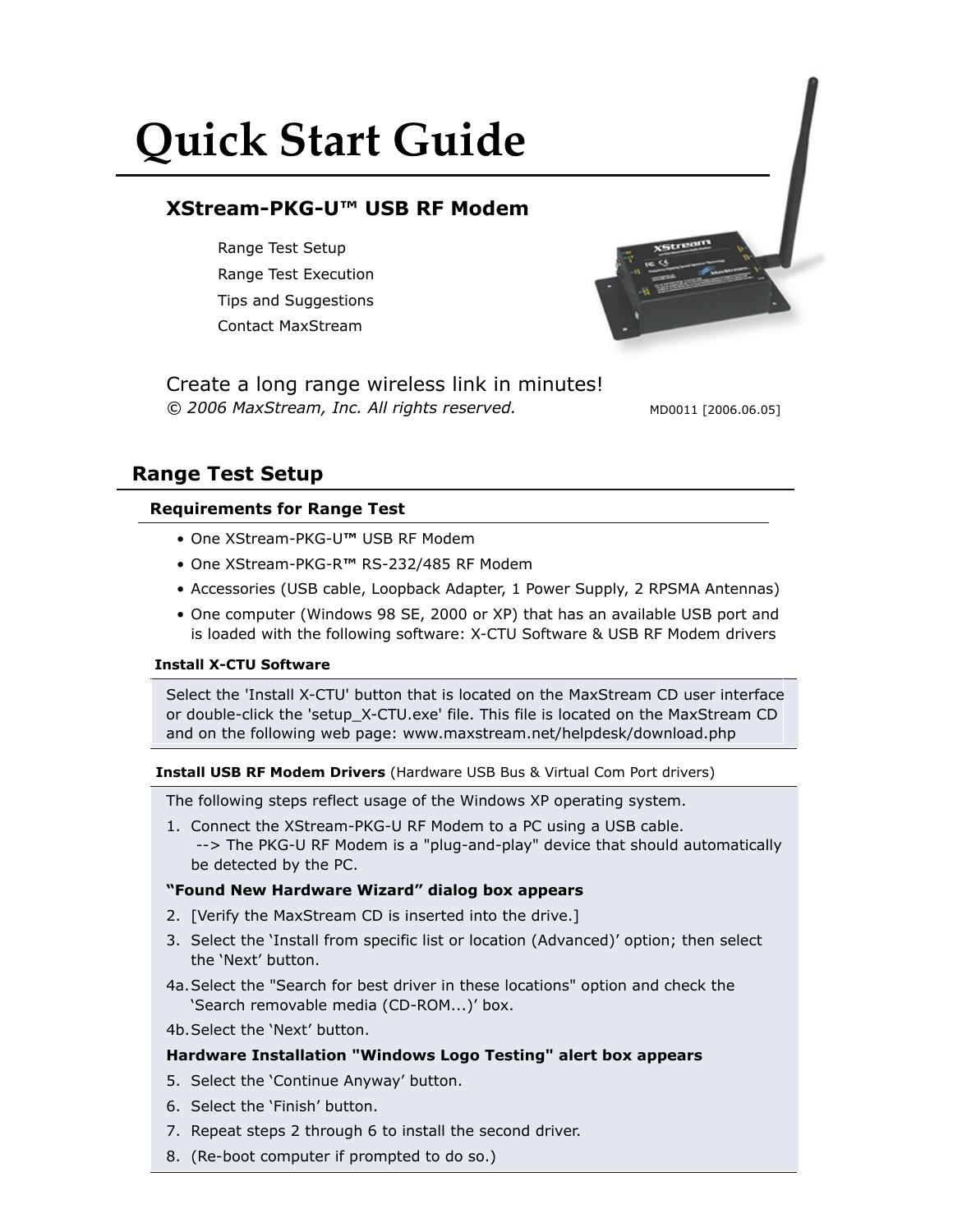# **Range Test Setup** (continued)

#### **Verify Driver Installations**

- 1. Connect the PKG-U RF Modem "Radio1" to the USB port of a PC. [Figure 1 - Illuminated bottom-left red LED indicates a successful USB link.]
- 2. Launch the X-CTU Software and select the "PC Settings" tab.
- [Start --> All Programs --> MaxStream --> X-CTU]
- 3. Under the 'Com Port Setup' section of the "PC Settings" tab, select the PKG-U RF Modem that is connected to the USB port [Figure 2]. Com ports dedicated to a USB RF modem have "MaxStream-PKG-U" in the com port name.

This PC com port will be used when executing the range test.



| Figure 2. PC Settings tab                                                                                                                                                                                | <b>MX-CTU</b>                                                                                                                                                                                                                                                                                                              |
|----------------------------------------------------------------------------------------------------------------------------------------------------------------------------------------------------------|----------------------------------------------------------------------------------------------------------------------------------------------------------------------------------------------------------------------------------------------------------------------------------------------------------------------------|
| Com Port dedicated to the<br>PKG-U RF Modem "MaxStream PKG-U (COM#)"<br>PC com port enumerations can also be viewed through<br>the "Ports (COM & LPT)" entry of the Microsoft Windows<br>Device Manager. | $\Box$ $\Box$ $\times$<br>PC Settings   Range Test   Terminal   Modem Configuration  <br>Com Port Setup<br><b>Select Com Port</b><br>Communications Port (COM1)<br>9600<br>Baud<br>MaxStream PKG-U (COM4)<br>[192.168.0.71] (COM3)<br>Flow Control NONE<br>Data Bits<br>NONE<br>Parity<br><b>Stop Bits</b><br>Test / Query |
| <b>Hardware Setup</b>                                                                                                                                                                                    | Host Setup   User Com Ports   Ethernet Com Ports  <br>AT command Setup<br>ASCII<br>Hex<br>2B<br>Command Character (CC)<br>1000<br>Guard Time Before (BT)                                                                                                                                                                   |
| 1. Verify PKG-U RF Modem ("Radio1") was<br>successfully connected to the USB port<br>of the PC [Figure 1].                                                                                               | 1000<br>Guard Time After (AT)<br>Modem Flash Update<br>No baud change                                                                                                                                                                                                                                                      |
| 2. Attach serial loopback adapter to the<br>female DR-9 serial connector of the                                                                                                                          |                                                                                                                                                                                                                                                                                                                            |

 female DB-9 serial connector of the PKG-R RF Modem (Radio2).

 --> The serial loopback adapter configures Radio2 to function as a repeater by looping data back into the modem for retransmission.

- 3. Attach RPSMA antennas to Radio1 & Radio2.
- 4. Power Radio2 through its power connector. (Radio1 is already powered through one of the pins of the USB connection)

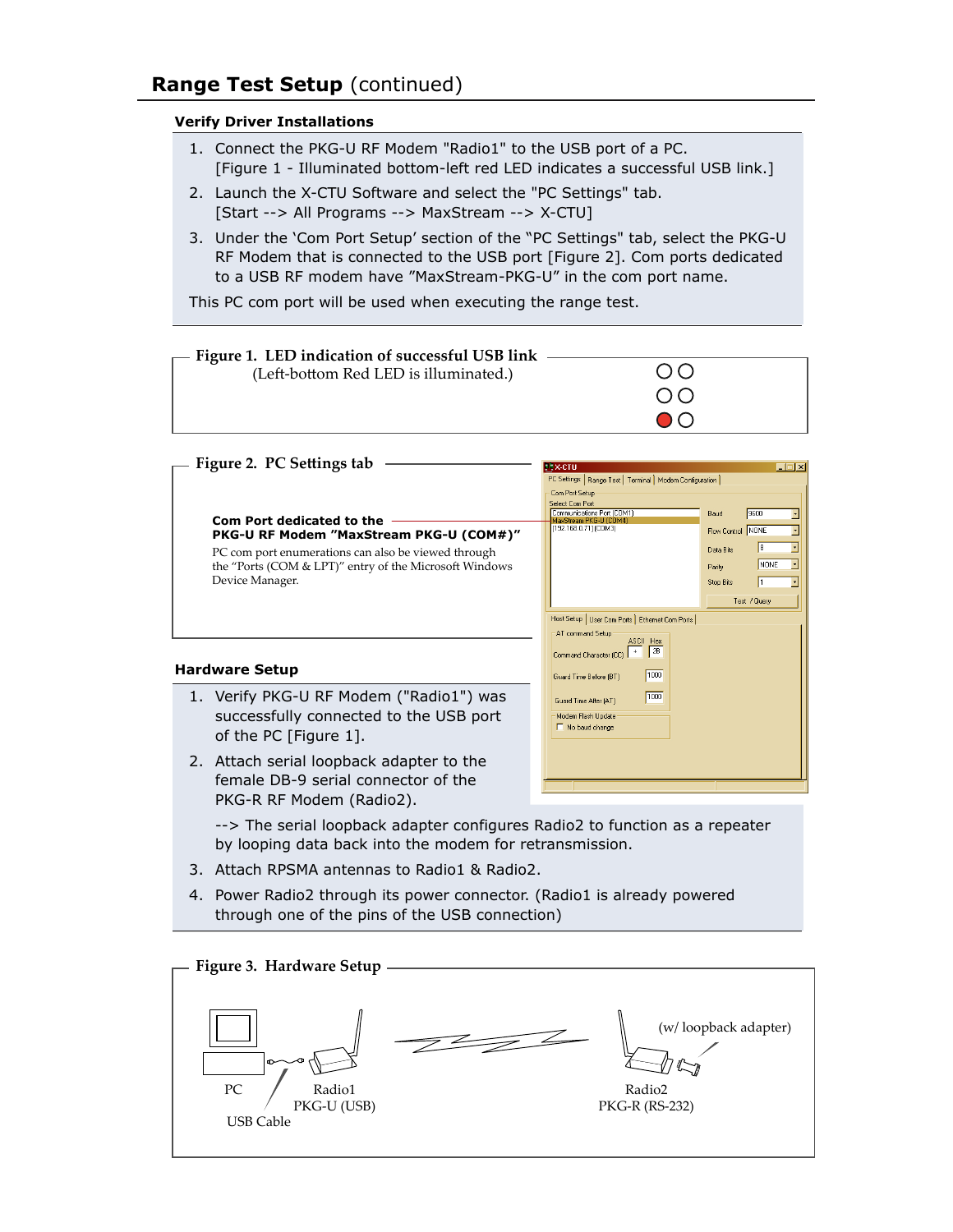# **Range Test Execution**

Use the "PC Settings" and "Range Test" tabs of the X-CTU Software to:

- Assign which PC serial com port to use when communicating with XStream RF Modems [step 2 of "Range Test" below]
- Measure XStream RF Modem's range [steps 1-7 shown below]

#### **Range Test**

- 1. Launch X-CTU Software: *(Start --> Programs --> MaxStream --> X-CTU)*
- **2**) Select the "PC Settings" tab [Figure 4], then select the PC com port from the dropdown list that will be used to connect to Radio1.

 Com ports dedicated to USB RF Modems will always begin with "MaxStream PKG-U...".

- **3**) Select the Baud rate that matches the default RF data rate (over-the-air baud) of Radio1. Use default values for remaining fields. [Figure 4]
- 4. Select the "Range Test" tab. [Figure 5]
- **5**) (Optional) Check the check box in the 'RSSI' section to enable its display.
- **6**) Select the "Start" button to begin range test.
- 7. Move Radio2 (with loopback adapter) away from Radio1 and observe packet information to determine the range of the wireless link.

| Figure 4. PC Settings tab                                                  |                                  |                                                                              |
|----------------------------------------------------------------------------|----------------------------------|------------------------------------------------------------------------------|
|                                                                            |                                  | 118-010<br>東日岡<br>PC Settings   Range Test   Terminal   Modern Configuration |
|                                                                            |                                  | Com Port Setup                                                               |
|                                                                            | ${\bf (2)}$ PC Com Port          | Select Com Part                                                              |
|                                                                            |                                  | Communications Port (COM1)<br>9600<br>Baud<br>MaxStream PKG-U (CDM4)         |
| $\mathbf{3}$<br><b>Default Values</b>                                      |                                  | [192.168.0.71] (COM3)<br>Flow Control NONE                                   |
| Refer to XStream RF Modem part number                                      |                                  | - Data Bits                                                                  |
| to determine its default RF data rate:                                     |                                  | NONE<br>Pady                                                                 |
| $X09-009 =$<br>9600 bps                                                    |                                  | Stop Bilts                                                                   |
| $X09-019 =$<br>19200                                                       | <b>Remaining Default Values:</b> |                                                                              |
| $X24-009 =$<br>9600                                                        | Flow Control = NONE              | Test / Query                                                                 |
| $X24-019 =$<br>19200                                                       | 8<br>Data Bits<br>$=$            | Host Setup   User Com Ports   Ethernet Com Ports                             |
|                                                                            | <b>NONE</b><br>Parity<br>$=$     | AT command Setup<br><b>ASCII Hex</b>                                         |
|                                                                            | Stop Bits<br>$= 1$               | 28<br>Command Character (CC)                                                 |
|                                                                            |                                  |                                                                              |
|                                                                            |                                  | 1000<br>Guard Time Belore (BT)                                               |
|                                                                            |                                  | 1000<br>Guard Time After (AT)                                                |
|                                                                            |                                  | Modem Flash Update                                                           |
| <b>EX-CTU (COM1)</b>                                                       | 同国区                              | No baud change                                                               |
| PC Settings Range Test   Terminal   Modern Configuration                   |                                  |                                                                              |
|                                                                            |                                  |                                                                              |
| Start                                                                      | Percent<br>40<br>100.0           |                                                                              |
|                                                                            | R<br>R<br>a                      |                                                                              |
| <b>Clear Stats</b>                                                         | s.<br>h<br>$\circ$               |                                                                              |
| Advanced >>>                                                               | Ś<br>e                           |                                                                              |
|                                                                            |                                  |                                                                              |
| Test                                                                       | Good<br>48                       | Figure 5. Range Test tab                                                     |
| G Loop Back                                                                | Bad<br>п                         |                                                                              |
|                                                                            |                                  |                                                                              |
| 0123456789; ; <=>?@ABCDEFGHIJKLMNO                                         | ᅬ                                |                                                                              |
| 0123456789: J <=> 7@ABCDEFGHIJKLMNO<br>0123456789; ; <=> ?@ADCDEFGHIJKLMNO |                                  |                                                                              |
| 0123456789: J <=> 7@ABCDEFGHIJKLMNO                                        | (5)                              | <b>RSSI</b> check box                                                        |
| 0123456709: ; <=> ?@ADCDEFGHIJHLMNO<br>0123456789; ; <=>?@ABCDEFGHIJKLMNO  |                                  | RSSI stands for "Received Signal Strength Indicator".                        |
| 0123456789: ;=<=>?@ADCDHFGHIJKLMNO<br>0123456789;; <=> ? @ABCD EFGHIJKLMNO |                                  |                                                                              |
| 0123456789: J <=> 7@ABCDEFGHIJKLMNO<br>0123456709; ; <=> ?@ADCDEFGHIJKLMNO |                                  |                                                                              |
| 0123456789; J-0+>78<br>(Packet Information)<br>0123456789: : <= > 78       |                                  |                                                                              |
| 0123456789; ; <=>?@ABCDEFGHIJKLMNO                                         |                                  |                                                                              |
| 0123456789: J <=> 7@ABCDEFGHIJKLMNO<br>0123456789;;<->?@ABCDEFGHIJKLMNO    |                                  |                                                                              |
|                                                                            | 6)<br>╗                          | Start/(Stop) button                                                          |
| Transmit Receive                                                           |                                  |                                                                              |
| 9600 8 N-1 FLOW NONE<br>COM1                                               |                                  |                                                                              |